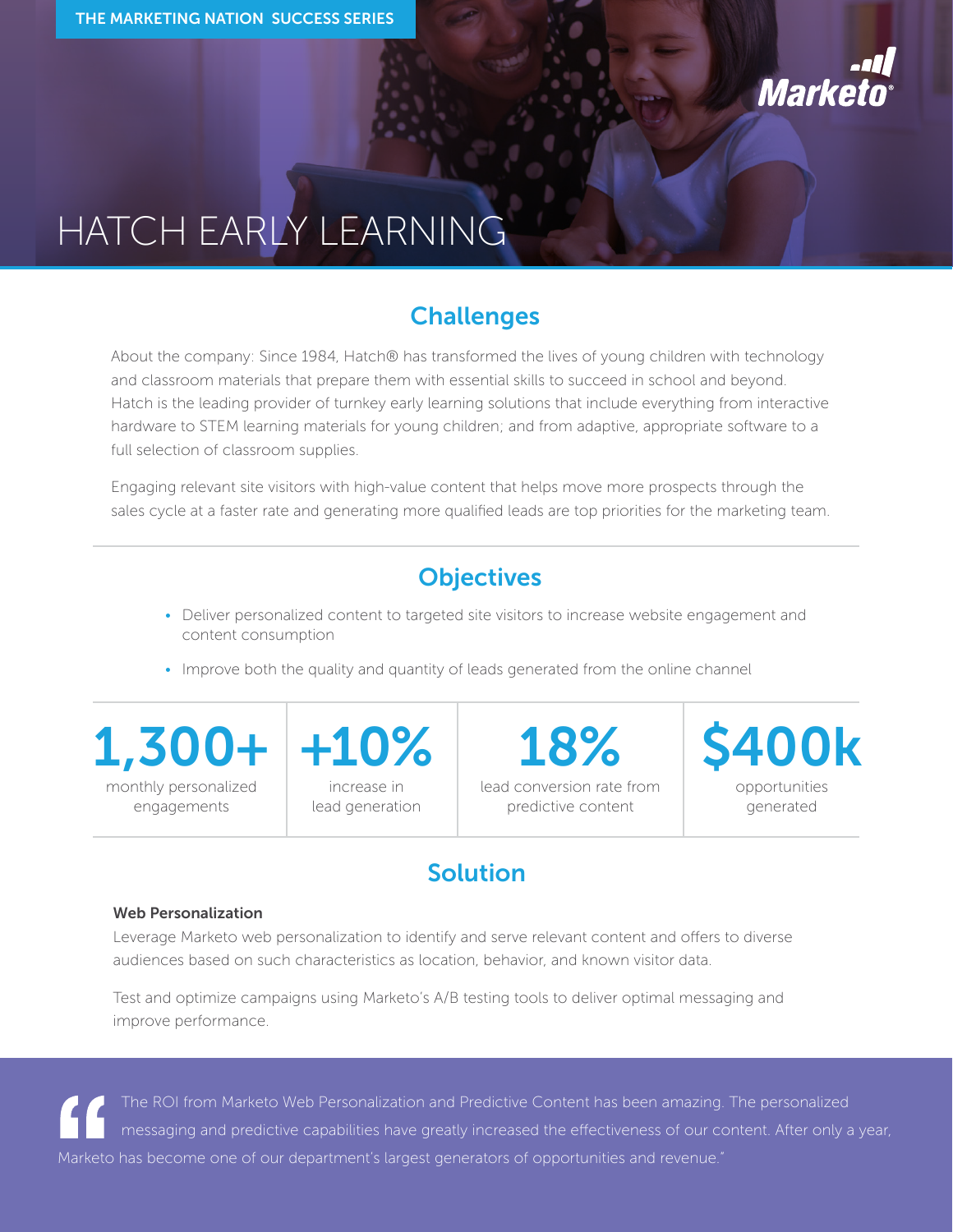#### **Predictive Content**

Take advantage of Marketo's predictive content recommendations engine to automatically increase content consumption, nurture prospects and educate them on Hatch product offerings to accelerate the sales cycles and generate more relevant, qualified leads. The predictive content engine uses machine learning and predictive analytics to auto-deliver the right content to each visitor.

Within the first few month of deploying Marketo, the Hatch marketing team created 30 personalized campaigns and the content discovery module discovered and tracked 300 content assets, 25 of which were enabled for predictive recommendations.

# **Benefits**

Higher web engagement and lead generation

- Personalized web campaigns brought in 10% of new leads created by marketing
- 18% direct leads conversion rate from clicks on recommended content

Increased revenue from personalized web engagement

- Marketing's top-performing Take a Test Flight campaign created \$400K in open opportunities, 1/3 of which led to sales
- Predictive content generated \$100K in opportunities



### **Personalized Early Learning**

## **New! Dual Language Learning**

## Autism in ECE - Watch the Webinar Recording for Free! **MORE FREE WEBINARS BY HATCH**



Example of predictive content recommendations on the Hatch Early Learning website